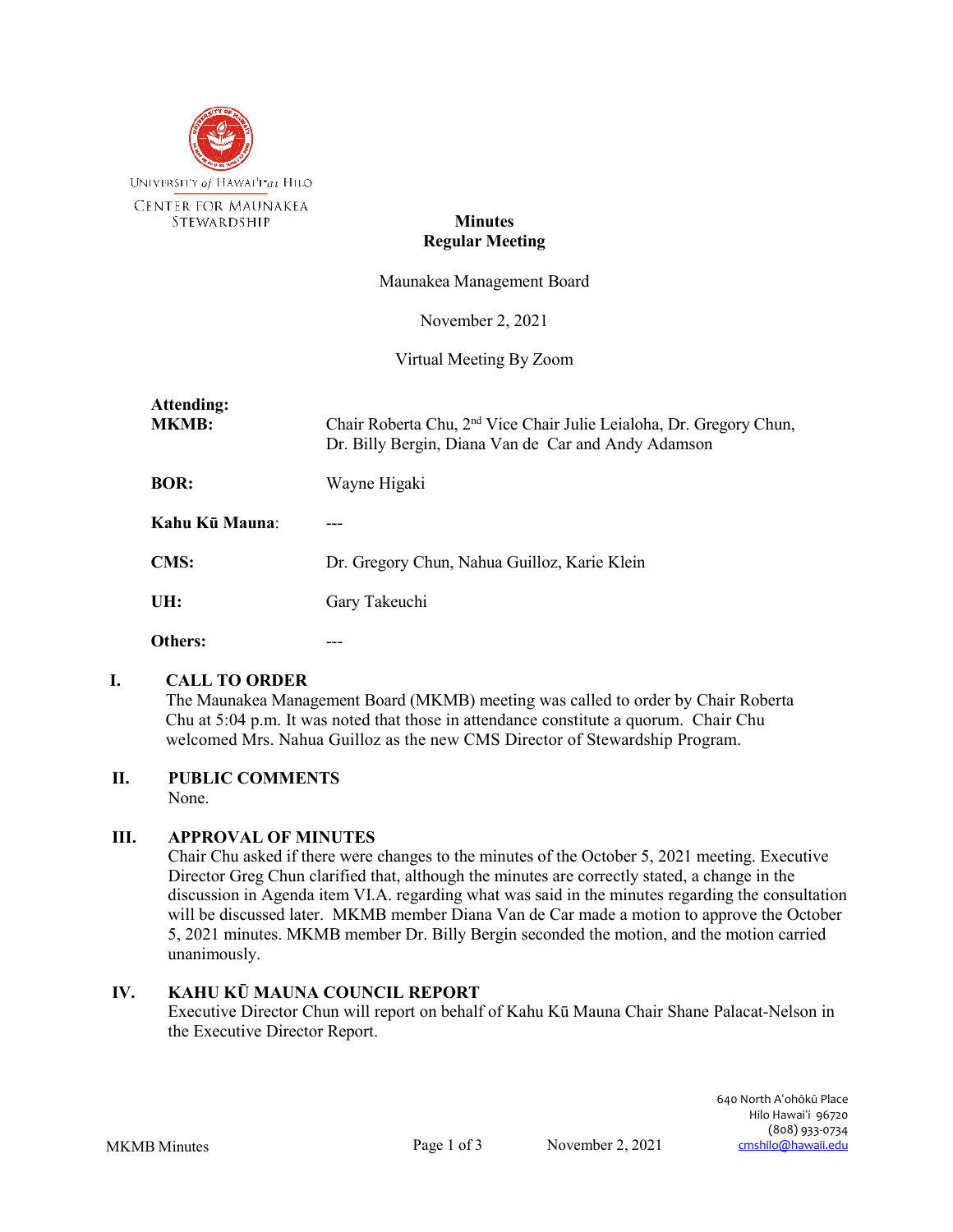## **V. EXECUTIVE DIRECTOR'S REPORT**

# **A. Planning Updates**

Executive Director Chun

- a. Executive Director Chun reported that the draft Master Plan (MP) comment period has concluded. This matter will be covered in Agenda item VI. A.
- b. Clarification to Minutes of the MKMB October 5, 2021 minutes. No formal action required on our consultation on the draft Master Plan. A recommendation from MKMB will be sought after amendments to the MP are made and prior to going to UH Board of Regents (BOR) for final approval.

# **B. Advisory Groups**

- a. Kahu Kū Mauna (KKM)
	- i. KKM reviewed the UHH New Education Telescope (NET) Draft Environmental Assessment (EA) at their last meeting on October 21, 2021. There were no major issues they identified but wanted clarification on the archaeological monitoring plan which was addressed. KKM also recommended that the educational use and value of the telescope is something that needs to be emphasized.
	- ii. KKM is seeking persons interested in serving on the council. They asked CMS to assist with identifying potential future KKM members.
- b. The Environmental Committee (EC)
	- i. The EC provided their input on the draft MP at their October 21, 2021 meeting. Some members expressed concerns on the expanded educational uses of Hale Pōhaku. While the EC liked the idea, they want CMS to make sure that projects and programs are consistent with the stewardship needs of the Mauna and that they do not significantly increase impacts to the resources. Ideas on how program proposals would be vetted was discussed that are similar to the reviews CMS already conducts for research and other special use permits.
	- ii. The EC is preparing to review the UHH NET Draft EA this month.

## **C. MKO Discussions re: New Agreements**

At the last MKO discussion, a joint committee comprised of 'Imiloa and MKO outreach staff/consultants shared some ideas they have identified as potential community benefits that would be addressed in new MKO agreements. Ideas included a broader definition of educational support beyond STEM focused areas and support for culture- and place-based science curriculum and a larger PreK-12 focus. The committee is preparing their outreach to gather input from the community. This aspect of new agreements will likely take six months or longer to flesh out. In the meantime, discussions continue to focus on shared services and infrastructure funding.

#### **D. Alternate Governance**

a. MK House Working Group (WG) – Nothing to report on progress from the House Working Group.

#### **VI. AGENDA ITEMS**

## **A. Information & Discussion: Consultative Review - Draft Master Plan (MP)**

MKMB Chair Chu presented a MP update. Although the comment period has ended, the website is still up for viewing the MP. Website demographics include around 3,900 visits to the website, 5,400 sessions of people who returned. Referral or social media direct were the main access points to the website. The main country of origin was the United States, with Mexico in second. The main city was Honolulu, with Hilo in second. As of October 27, 2021, public comments included approximately 500 via the Konveio tool, 400 via the